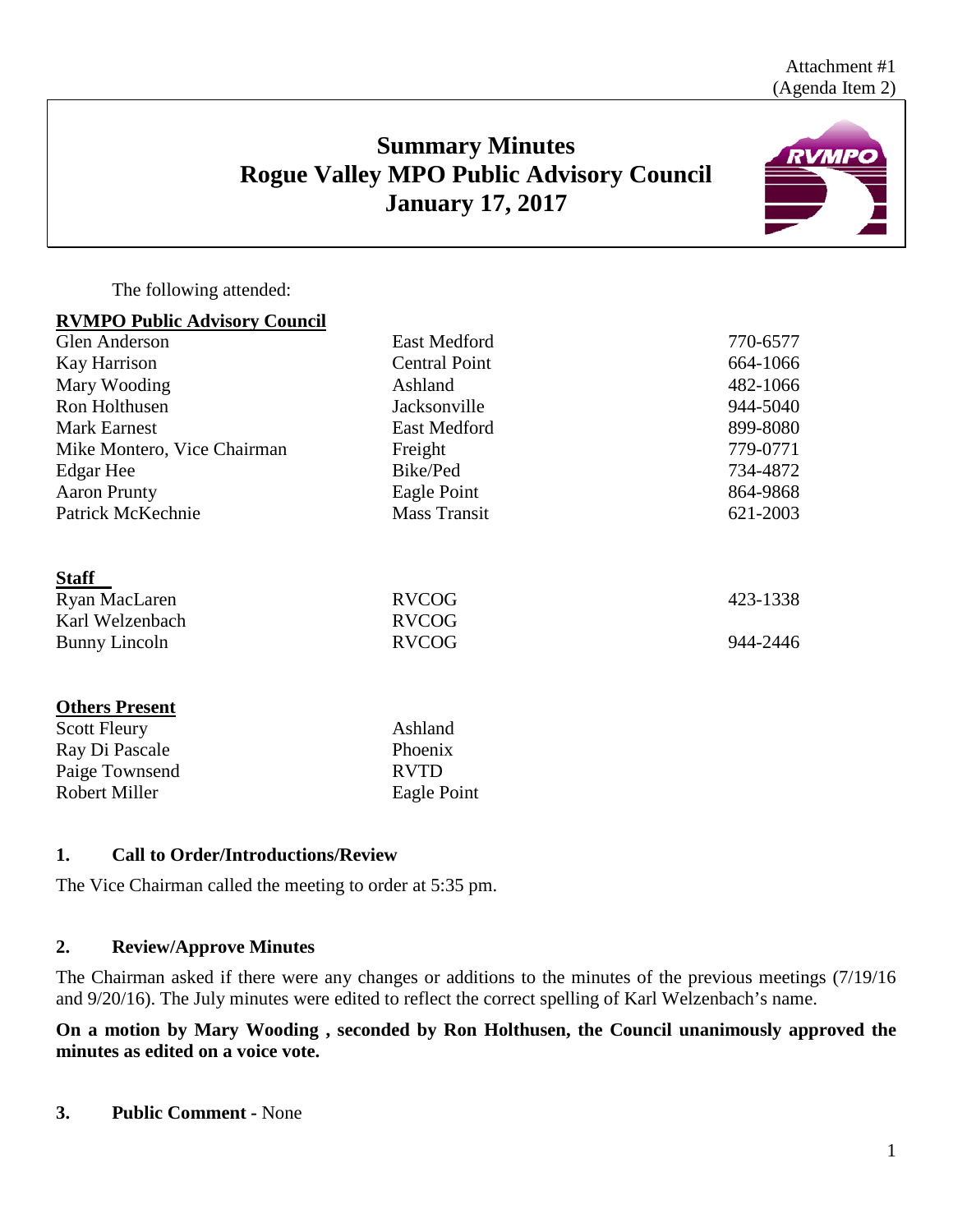#### **4. Election of 2017 Chair & Vice Chair**

#### **Chairman –**

**On a motion by Mary Wooding seconded Glen Anderson, the Council unanimously elected Mike Montero as 2017 Chairman. Subsequent to the voice vote, the nominations were closed.**

#### **Vice Chairman –**

**On a motion by Kay Harrison, seconded by Glen Anderson, the Council unanimously elected Edgar Hee as 2017 Vice Chairman. Subsequent to the voice vote, the nominations were closed.** 

#### **5. Public Advisory Council Member Application**

Chairman Montero went over the Council membership list to determine which positions needed to be reappointed.

### **On a motion by Kay Harrison, seconded by Ron Holthusen, the PAC recommended Policy Committee reappointment of Mary Wooding, Mike Montero, Edgar Hee, Aaron Prunty, Glen Anderson and Ron Holthusen to the PAC. The motion passed by unanimous voice vote.**

Staff will contact Mike Stanek, Justin Hurley, Brad Inman and Thad Keays to determine their interest in being reappointed to the Council.

#### **6. Discretionary Funding Project Presentations**

Mike Montero pointed out that the various project presentations needed to be considered on a regional level, rather than on the benefits to a Council member's specific jurisdiction.

Karl Welzenbach led a workshop-style session where applicants seeking federal funds had an opportunity to present their projects and answer questions from PAC members. Based on the information provided in both the presentations and the agenda packet (TAC project ranking sheet, project scoring sheet, and funding tables), the PAC made recommendations to the RVMPO Policy Committee on project ranking for the 2019-2021 Surface Transportation Block Grant (STBG) and Congestion Mitigation and Air Quality (CMAQ) program funds.

Staff's presentation included the evaluation of applications for RVMPO discretionary funds. Staff seeks the PAC's input on the project evaluations, as some criteria are subjective and open to staff interpretation. The goal of this agenda item is to gain general PAC consensus on the project scoring. Results of the staff review and scoring were included in **Agenda Attachment #4 - Table 2**. The projects and the amounts were listed in **Agenda Attachment #4 - Table 1.**

The various projects were presented in Power Point formats by representatives of each agency/jurisdiction. The information shared included maps, photos and narrative overviews (funding sources, match \$, ROW acquisitions, engineering, design, road sharing, environmental constraints, agency/jurisdictional partnerships, transportation options, etc.). The presenters also responded to questions from Council members.

| <b>Jurisdiction</b> | <b>Presenter</b>     | <b>Project</b>                                   |
|---------------------|----------------------|--------------------------------------------------|
| Eagle Point         | <b>Robert Miller</b> | Royal Ave Improvements, Design & ROW             |
| Ashland             | <b>Scott Fleury</b>  | Chip Seal                                        |
| Phoenix             | Ray DiPascale        | <b>Phoenix North Couplet Pedestrian Crossing</b> |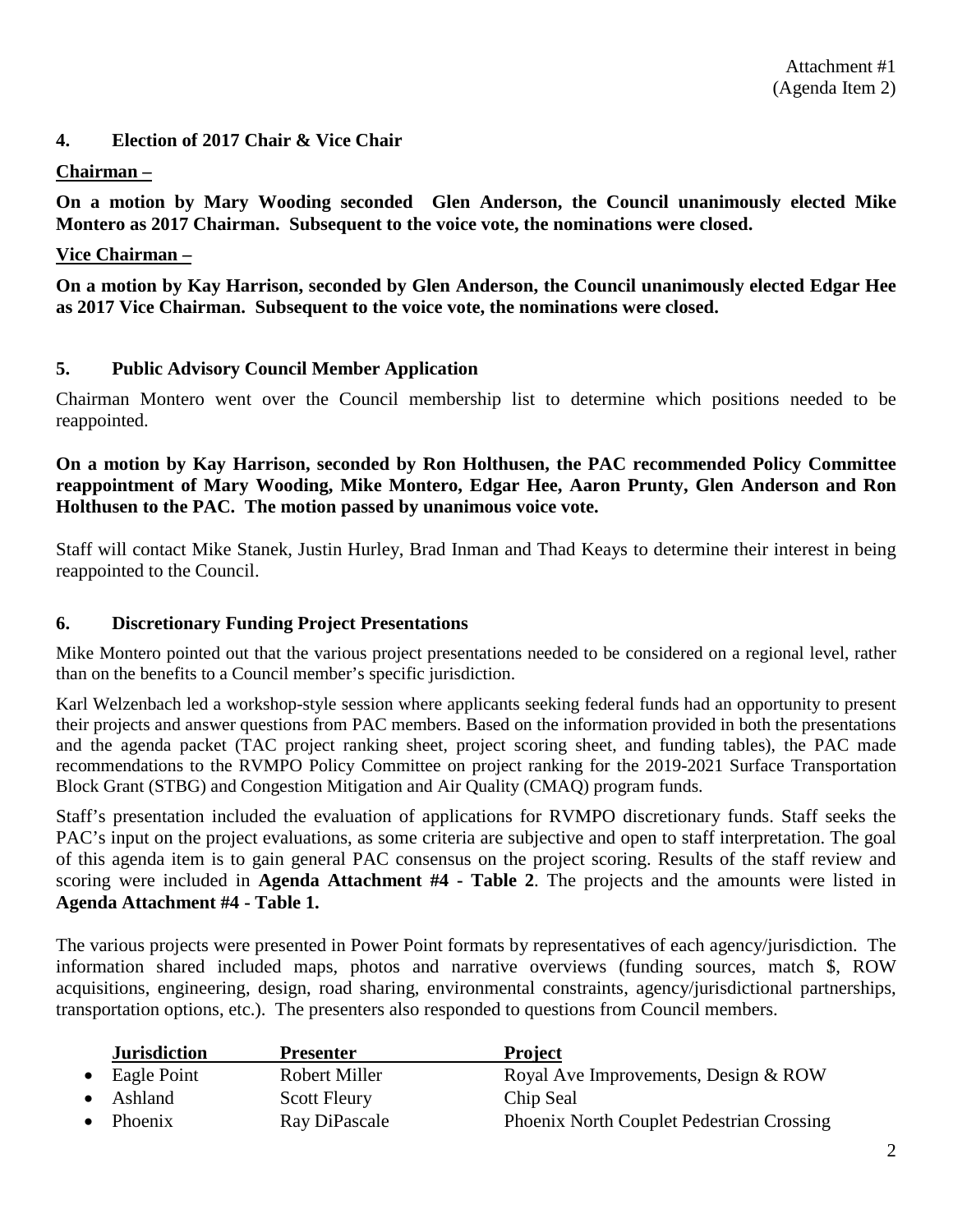Attachment #1 (Agenda Item 2)

|           |                  |                 | (A)                                       |
|-----------|------------------|-----------------|-------------------------------------------|
|           | • RVTD           | Paige Townsend  | RVTD Bus Replacement X3 – Diesel to CNG   |
|           | $\bullet$ RVTD   | Paige Townsend  | <b>RVTD Trip Reduction Program</b>        |
|           | • Central Point  | Karl Welzenbach | W. Pine St. Reconstruction, Glenn Way to  |
|           |                  |                 | <b>Brandon Ave</b>                        |
|           | • Jackson County | Karl Welzenbach | Expo Parking Lot Paving                   |
|           | • Jackson County | Karl Welzenbach | Foothill Rd. - Delta Waters to Dry Creek  |
|           | • Jackson County | Karl Welzenbach | Bear Creek GW - Hwy 140 Shared - Use Path |
| $\bullet$ | Medford*         | Karl Welzenbach | Foothill Rd - Cedar Links to Delta Waters |
|           |                  |                 |                                           |

\*(Project has issues because it is not in Medford's TSP and the RVMPO RTP must be adopted in March)

### **Applicant Supplied Data**

Staff relied on data supplied by each applicant to perform the evaluation. In cases where information was not supplied or was not clear, staff made assumptions based on the project description.

Staff's presentation documents included a chart of **Evaluation Measures – Goals & Project Funding Criteria** for each category which delineated RVMPO Goals, 2013-34 RTP Goals, MPO Requirements (23 CFR, Part 450.306, Evaluation Criteria and how each Criteria was measured.

CMAQ Qualification included CO (Medford UGB) and PM<sub>10</sub> (RVMPO Area). CMAQ Program Priority covered Diesel Retrofit and Congestion Reduction.

## The *CMAQ Project Descriptions* included:

## *Ashland –*

Project Name: Chip Seal Applicant: City of Ashland Date of Analysis: December 22, 2016

#### **Project Description**

The project entails grading, prepping and chip sealing approximately 44,903 square yards of dirt road within the Ashland City limits on a number of sections of various residential roadways. The chip seal project proposed is a double shot chip seal with a fog seal. The base course will be 1/2" and the top course will be 3/8". The project will also involve geotechnical analysis of the road sections to determine if drainage is appropriate. In addition roads that serve truck traffic will include an additional 6" of base material added for structural support. Total project length is 9.04 miles or 47,732 lineal feet.

## *Central Point –*

Project Name: West Pine St. Reconstruction: Glenn Way to Brandon Ave. Applicant: City of Central Point Date of Analysis: December 22, 2016

### **Project Description**

West Pine Street is currently a two lane minor arterial with no bike lanes, no sidewalks and steep drainage canals on either side of the street. Existing conditions also reflect a lack of access control and the need for the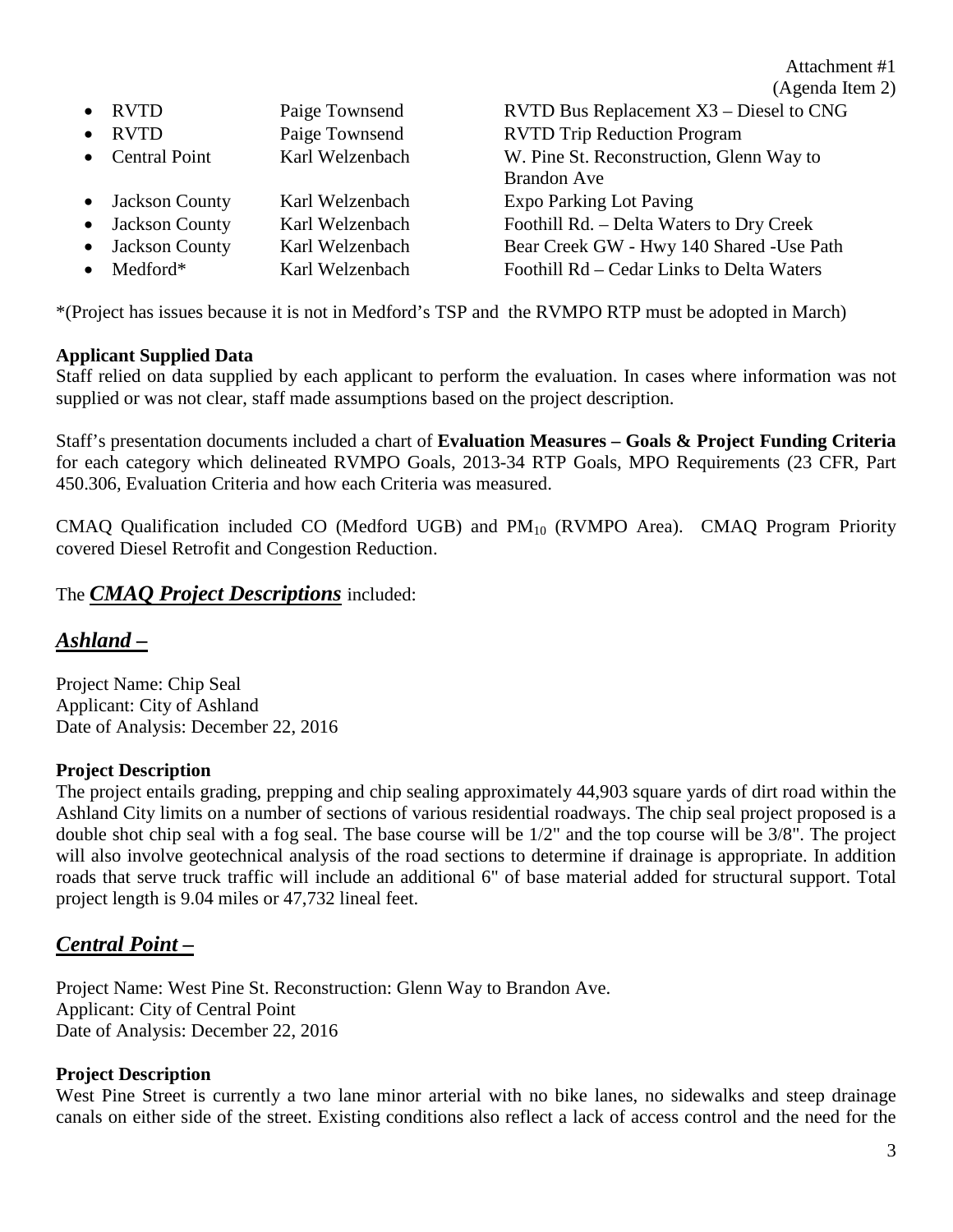Attachment #1

#### (Agenda Item 2)

construction of a continuous center left turn lane. Proposed improvements include widening West Pine Street between Glenn Way and Brandon Ave to include sidewalks on both sides of the street, curb and gutter on both sides, bike lanes on both sides, two paved travel lanes and one continuous left turn lane. Drainage will also be installed/upgraded

## *Eagle Point -*

Project Name: South Royal Ave Improvements Applicant: City of Eagle Point Date of Analysis: December 22, 2016

## **Project Description**

The proposed project would add 6-foot bike lanes and 6-foot sidewalks, pedestrian scale lighting, drainage, and pavement rehabilitation on S. Royal Avenue from Loto Street to Highway 62. Left-turn lanes would be added at key intersections, and parking would be proposed as funding allows. The project would revise the intersection at Old Highway 62 and Royal Avenue. A new drainage system would be provided throughout the project limits, including two box culverts. Landscaping will be added at each block (bulb out sections). The funding year is flexible.

## *Jackson County -*

Project Name: Jackson County Expo Parking Lot Paving Applicant: Jackson County Date of Analysis: December 22, 2016

### **Project Description**

The project will pave two existing parking areas at the Jackson County Expo as shown in the attached map. The Event Hall paving will result in approximately 70 spaces and the Amphitheater paving will result in approximately 110 spaces. These spaces are used approximately 90 days per year, with use expected to increase over time. The paving of these parking areas is included in the Jackson County Expo Master Plan and will improve air quality due to reduction in PM10.

## *Jackson County -*

Project Name: Foothill Rd: Delta Waters Rd to Dry Creek Rd Applicant: Jackson County Date of Analysis: December 22, 2016

### **Project Description**

Foothill Road within the project limits is a narrow (24') roadway that carries 6,300 vehicles a day with no shoulders, a substandard alignment, a crash history and no bike or pedestrian facilities. The proposed project will add 7' shoulders for bikes and pedestrians and as a recovery area for vehicles running off the road, improve the alignment, and add left turn lanes at Devils Garden Rd, Coker Butte Rd and Dry Creek Rd. This project is included in the RTP, the Jackson County Comp Plan, and the revised Jackson County TSP when adopted this winter.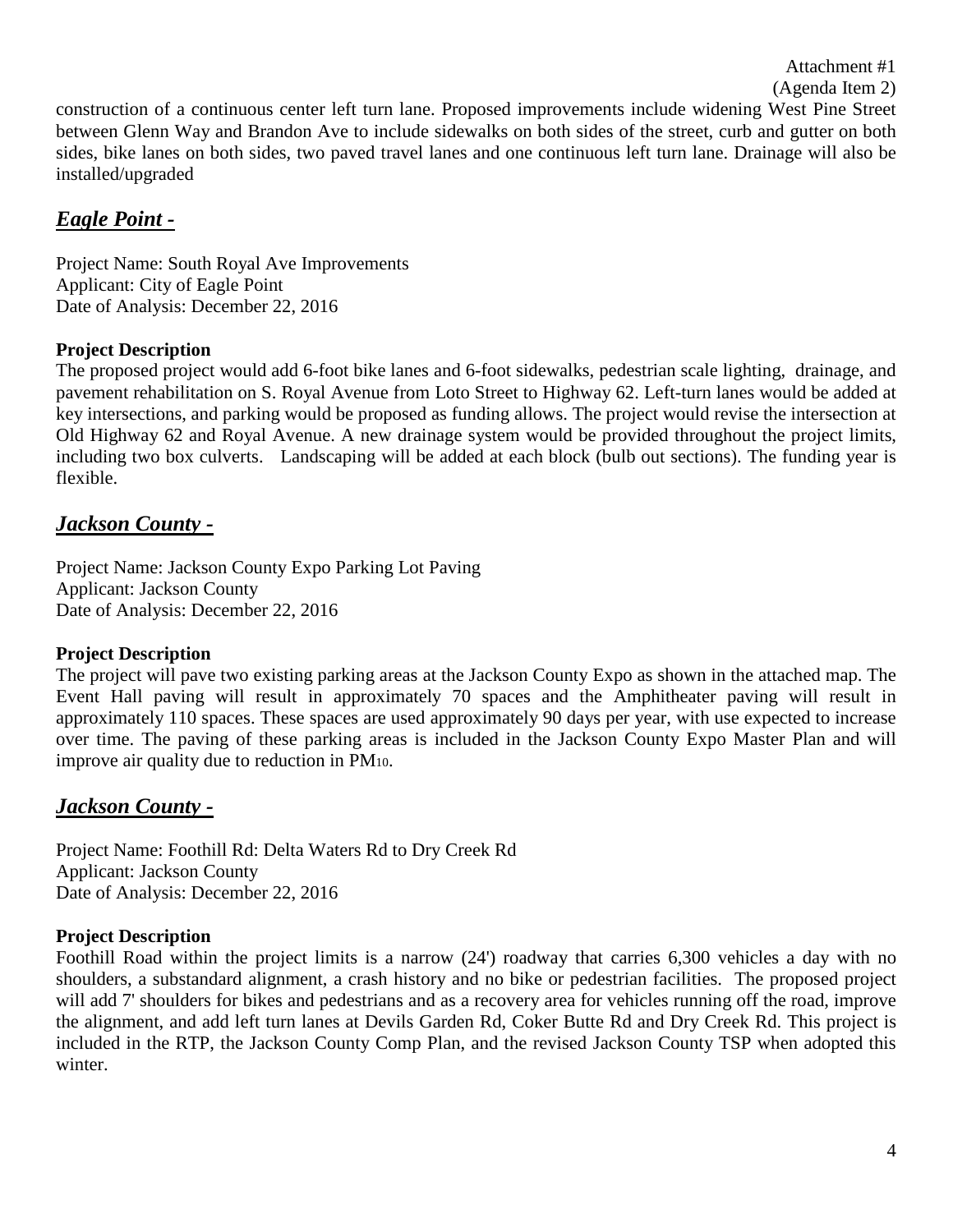## *Jackson County -*

Project Name: Bear Creek Greenway Hwy 140 Shared Use Path Applicant: Jackson County Date of Analysis: December 22, 2016

#### **Project Description**

Jackson County proposes to construct an approximately 1.1-mile paved shared use path that will parallel Highway 140 from Dean Creek Road to the tunnel under Highway 140 at Blackwell Road. The path will be built in conjunction with the ODOT Highway 140 project which will improve the roadway from the 7 Oaks Interchange to Blackwell Road. The 10' wide path will be constructed 10' from the edge of roadway and will provide a family-friendly route for people walking and biking on the Bear Creek Greenway.

## *Medford -*

Project Name: Foothill Rd – Cedar Links to Delta Waters Applicant: City of Medford Date of Analysis: December 22, 2016

#### **Project Description**

Construct Foothill Road from Cedar Links Drive to Delta Waters Road to City of Medford major arterial standards. The roadway will include two travel lanes for northbound and southbound traffic along with bikes lanes, planter strips (where applicable) and sidewalks in each direction. Either a center turn lane or raised median will also be constructed. The project length is approximately 2,400 LF and will provide approximately 4,800 LF of bike lanes and sidewalks.

## *RVTD -*

Project Name: Replace 1998 Diesel Fleet with CNG Vehicles Applicant: RVTD Date of Analysis: December 21, 2016

#### **Project Description**

RVTD currently operates three (3) 1998 Diesel Gillig Buses in regular service and is applying for funds to replace the buses with three (3) 2018, 2019 or 2020 Compressed Natural Gas (CNG) Vehicles. The replacement with provide more reliable transit service, offer fewer mechanical issues and improve air quality.

## *RVTD –*

Project Name: Individualized Marketing Trip Reduction Program Applicant: RVTD Date of Analysis: December 22, 2016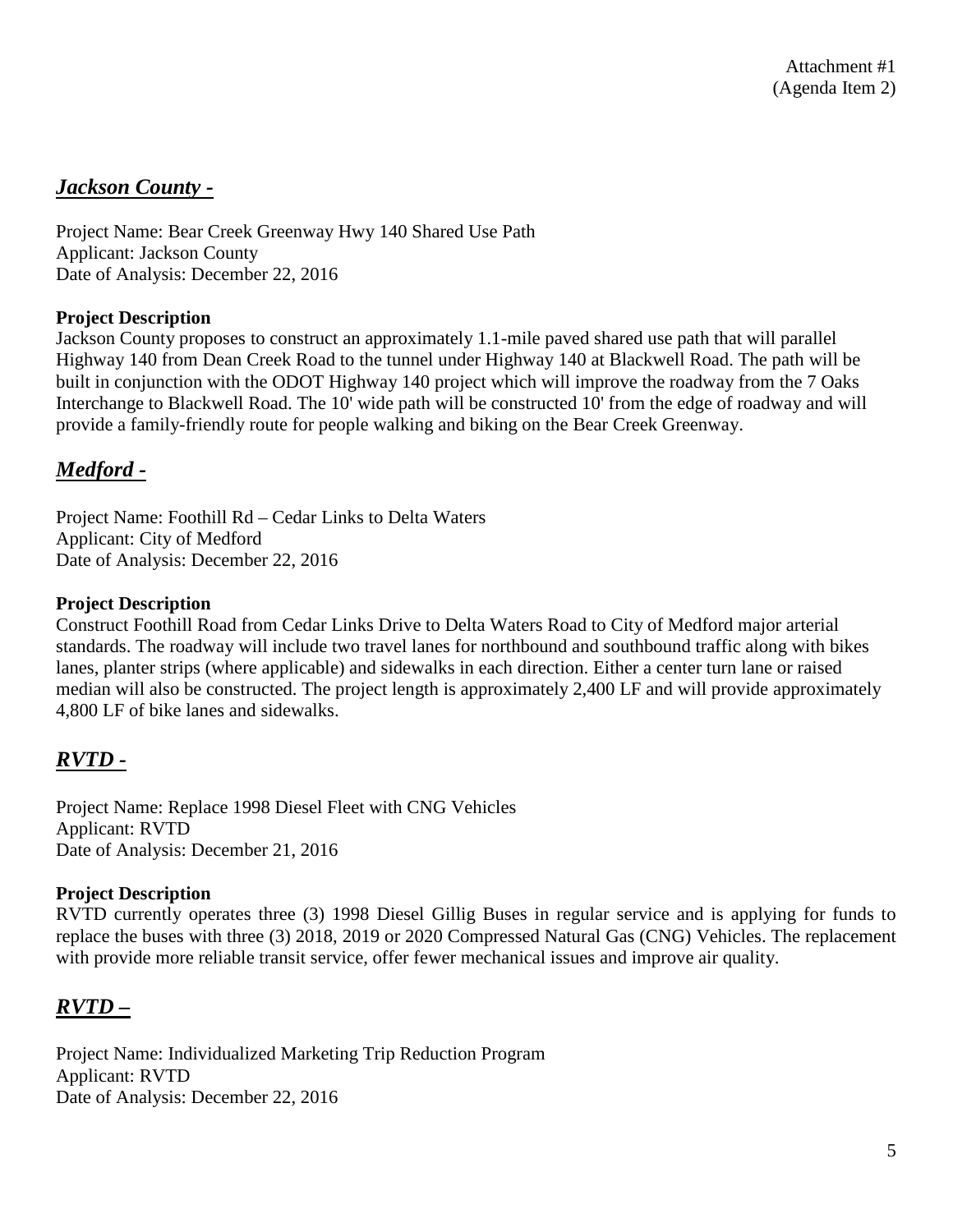#### **Project Description**

RVTD houses the region's Transportation Options program providing resources and services to improve mobility and decrease single-occupant vehicle trips (SOV). ODOT's Transportation Options Plan identifies 'Individualized Marketing' programs (IM) as being effective in reducing between 5-15% SOV trips. RVTD has successfully administered an IM at Southern Oregon University and is seeking funds to launch a residential program in FY 2018. The program will be along the Route 10 corridor with the community and neighborhood to be determined.

| <b>Rank</b>    | <b>Jurisdiction/Agency</b> | <b>Project Name</b>      |
|----------------|----------------------------|--------------------------|
|                | <b>Central Point</b>       | <b>West Pine</b>         |
| 2              | <b>JACO</b>                | Foothill                 |
| $\overline{3}$ | Phoenix                    | North Couplet            |
| $\overline{4}$ | Ashland                    | <b>Ashland Chip Seal</b> |
| $\overline{5}$ | Eagle Point                | South Royal              |
| -6             | <b>JACO</b>                | 140 Greenway             |
| 7              | Medford                    | Foothill                 |
|                | <b>RVTD</b>                | <b>Busses</b>            |
|                | <b>RVTD</b>                | Trip Red. Program        |
|                | <b>JACO</b>                | <b>EXPO</b> Parking      |

Projects ranked #1-6 were recommended by the Technical Advisory Committee for funding.

All projects are eligible to be reconsidered at a future date. Medford's Foothills project is in the RTP as a three (3) lane project, but the application calls for five (5) lanes, Medford's preferred scenario for acquisition. The Policy Committee will make the ultimate decision on project selection. While the PAC cannot do exactly what they would like to do, they are able make comments at a later date. For reasons of expediency and meeting time constraints, forwarding of the TAC recommendations, as well as those of the PAC was determined to be the appropriate route at this time.

**On a motion by Kay Harrison, seconded by Glen Anderson, the PAC conditionally recommended to the Policy Committee that, once the RTP has been properly vetted, the MPO will revisit the selection criteria and process for awarding CMAQ funding to the various projects, and, at a date to be determined, provide an opportunity to apply for additional, CMAQ only, projects . The motion included the PAC's consensus that Medford's Foothills corridor is a regional arterial of vital importance to the future of southern Oregon.** 

**The motion passed unanimously by voice vote.**

**On a motion by Mike Montero, seconded by Mary Wooding, the PAC requested the RVMPO Policy Committee write letter on behalf of RVTD in support of RV Transit District participation in the Volkswagen settlement in order to purchase additional busses.** 

Paige Townsend shared that RVTD would follow up on the specific details of applying for a portion of Oregon's share of the (\$60 million) Volkswagen settlement.

#### **The motion passed on a unanimous voice vote.**